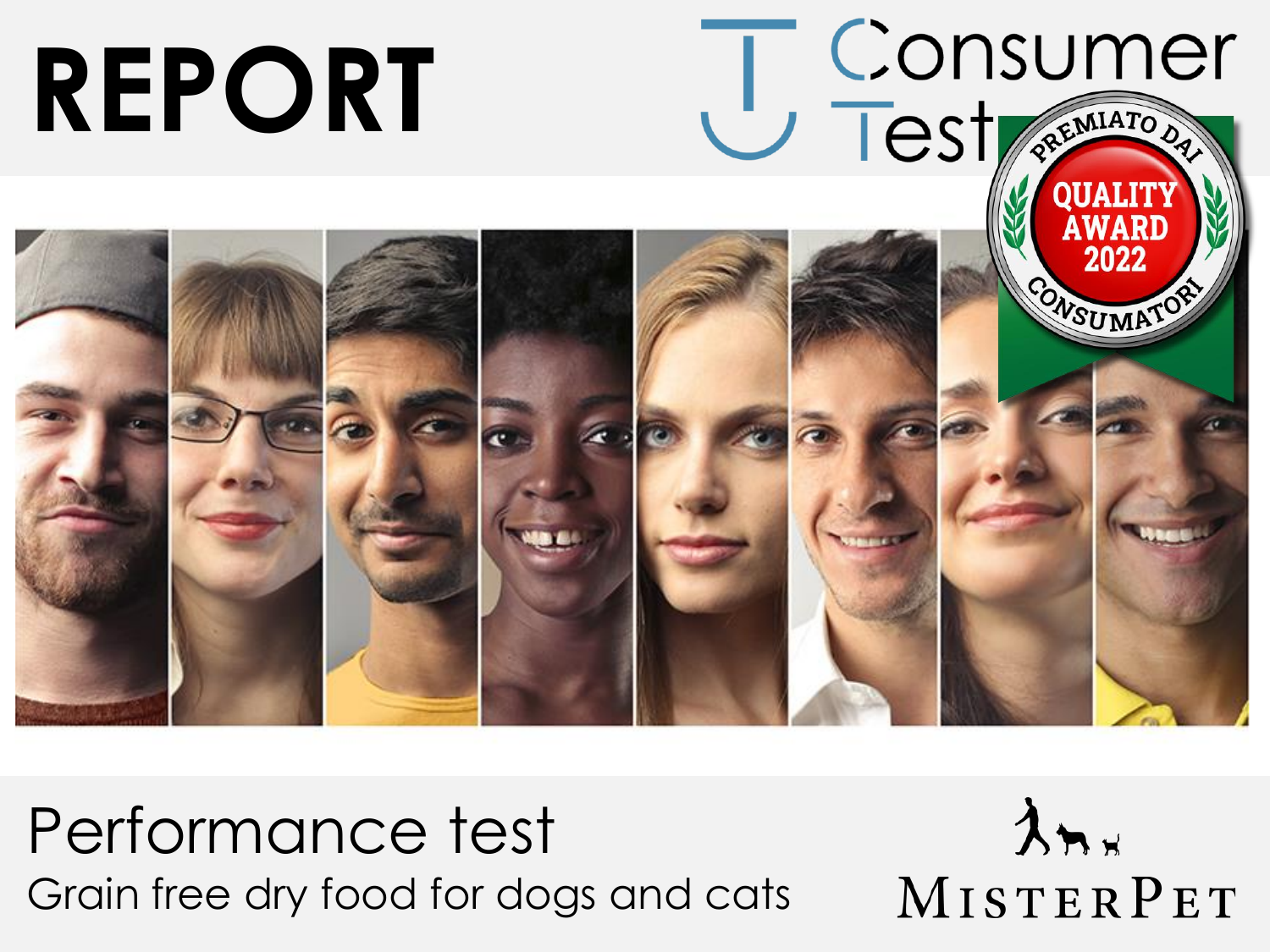#### **OBJECTIVES**

The Mister Pet Company wishes to understand the level of appreciation by Italian consumers of Primordial grain free dry food for dogs and cats, and of Vivere low grain dry food for dogs. The main objectives of the analysis are, therefore:

- **1. GLOBAL SATISFACTION**  to describe the level of satisfaction on the part of consumers and their pets in relation to the products being tested;
- **2. PREMIO QUALITY AWARD**  to obtain the Quality Award to be used in communication during 2022.

## **METHODOLOGY**

# nord



#### **BLIND TEST – home test**

In the North of Italy, in the months of June and July 2020, Primordial grain free dry food for dogs and Vivere low grain for dogs were tested through an overall sample of 300 user (150 user for Primordial and the other half for Vivere). Primordial was tested by 30 vets too. In the month of October 2021, Primordial grain free dry food for cats was tested through an overall sample of 50 consumers and 5 vets.

The test look place in blind mode, without therefore showing the brand and packaging of the products under test. Each consumer was given a small amuont of the product in a bag, with the ingredient label of the product.

Vets evaluated the ingredient label and the nutritional value label of the product.

onsumer  $\overline{P}$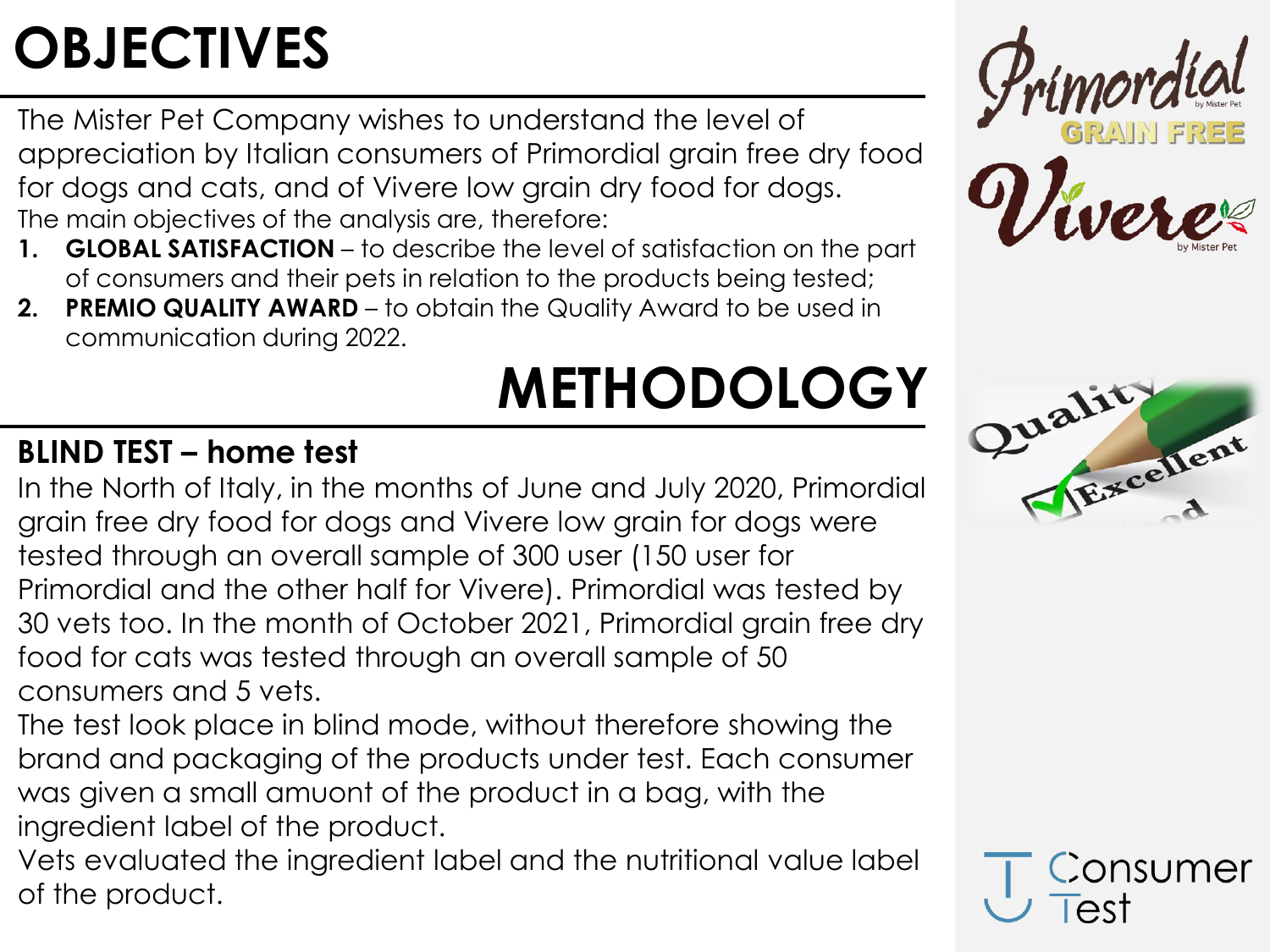#### **SOCIO-DEMOGRAPHIC PROFILE**



Consumer

lest

The recruitment of consumers in terms of sociodemographic characteristics occurred randomly, respecting the condition dictated by the type of product being tested : at least a dog or a cat accustomed to dry food per household.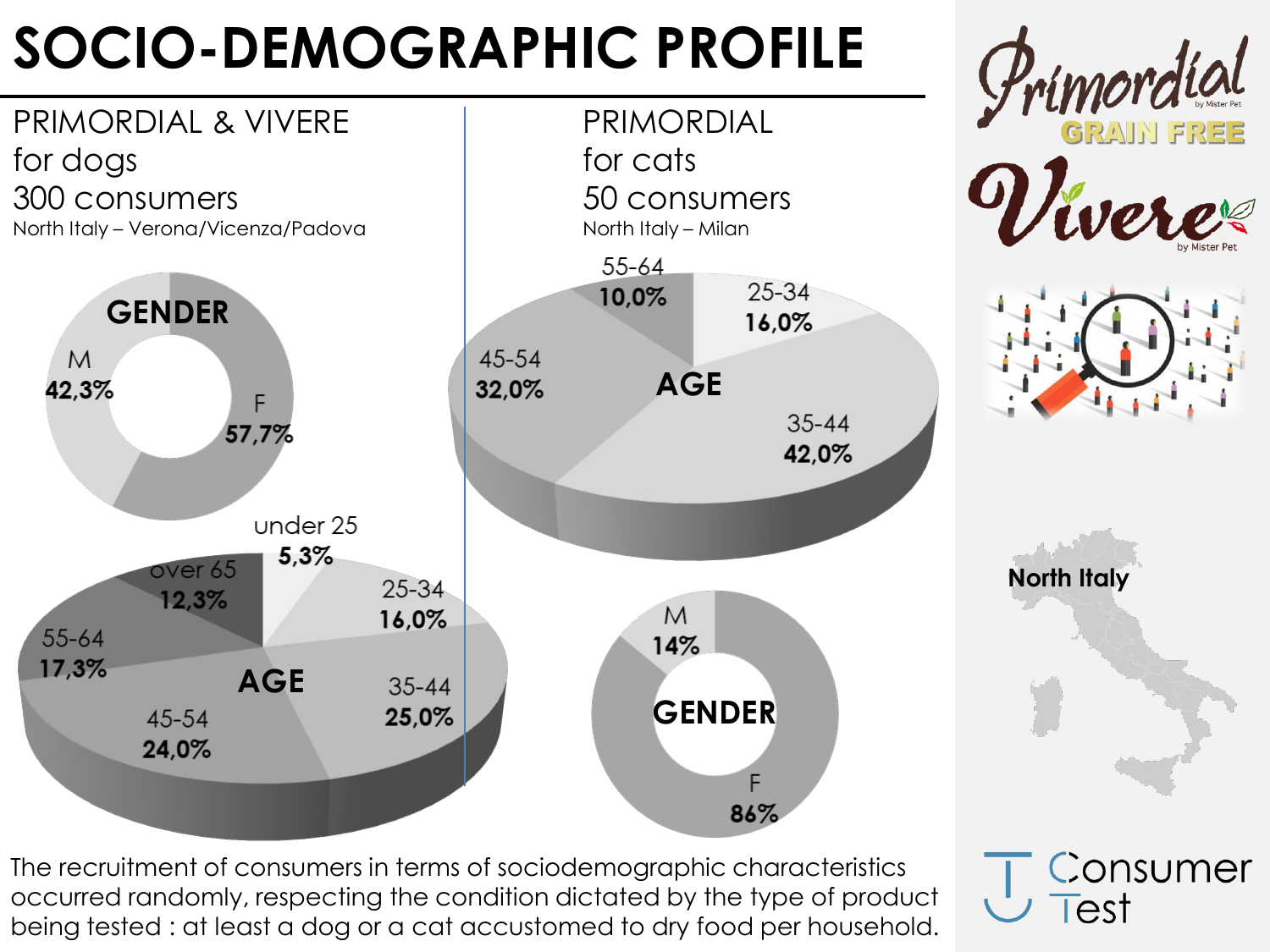#### **PRODUCT EVALUATION**

Evaluation scale 0-10, 100 consumers, North Italy – Verona/Vicenza/Padova.



#### **PRIMORDIAL GRAIN FREE FOR DOGS**



\* Percentages calculated on 150 consumers.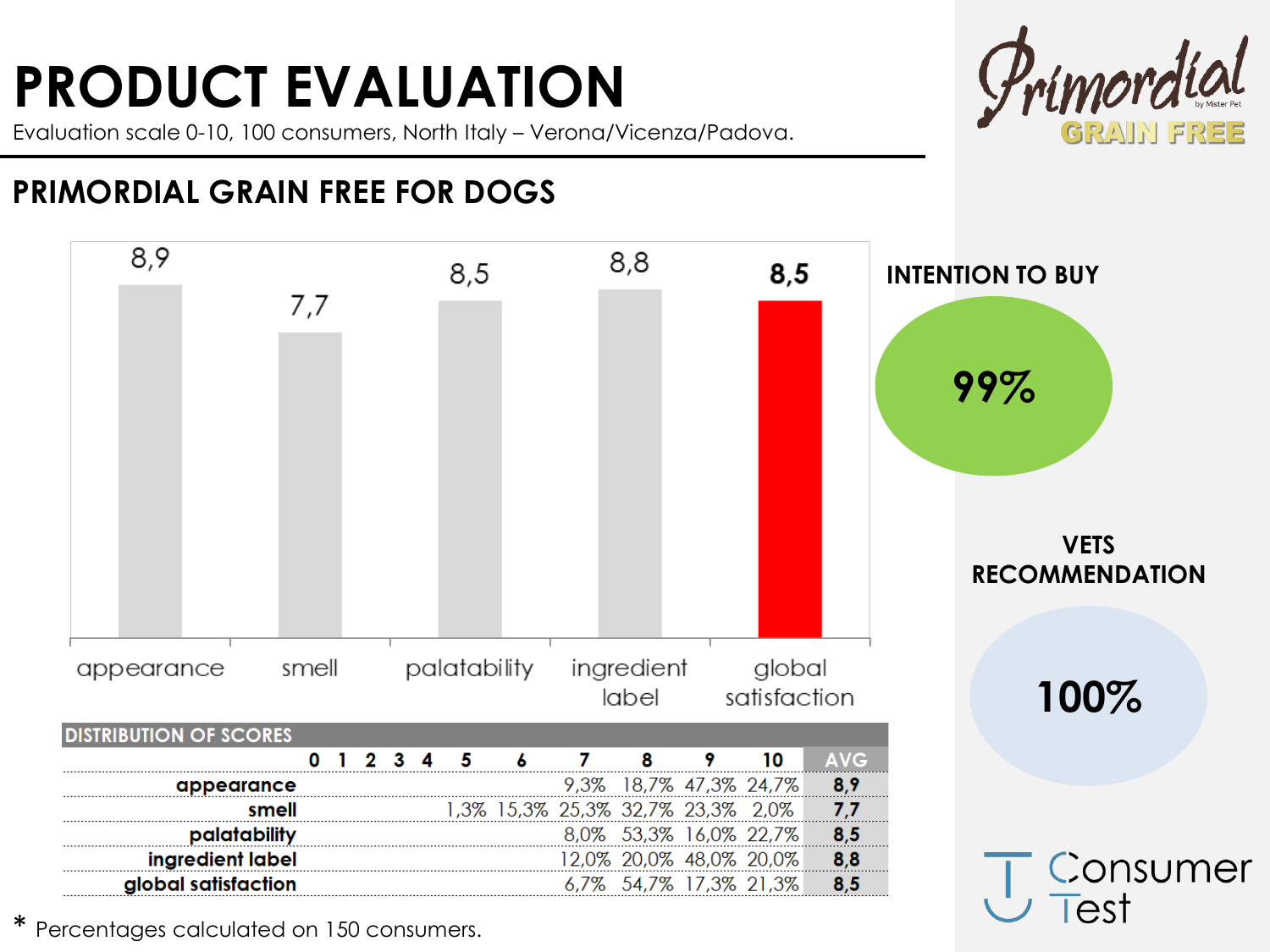### **PRODUCT EVALUATION**

Evaluation scale 0-10, 100 consumers, North Italy – Verona/Vicenza/Padova.



#### **VIVERE LOW GRAIN FOR DOGS**



\* Percentages calculated on 150 consumers.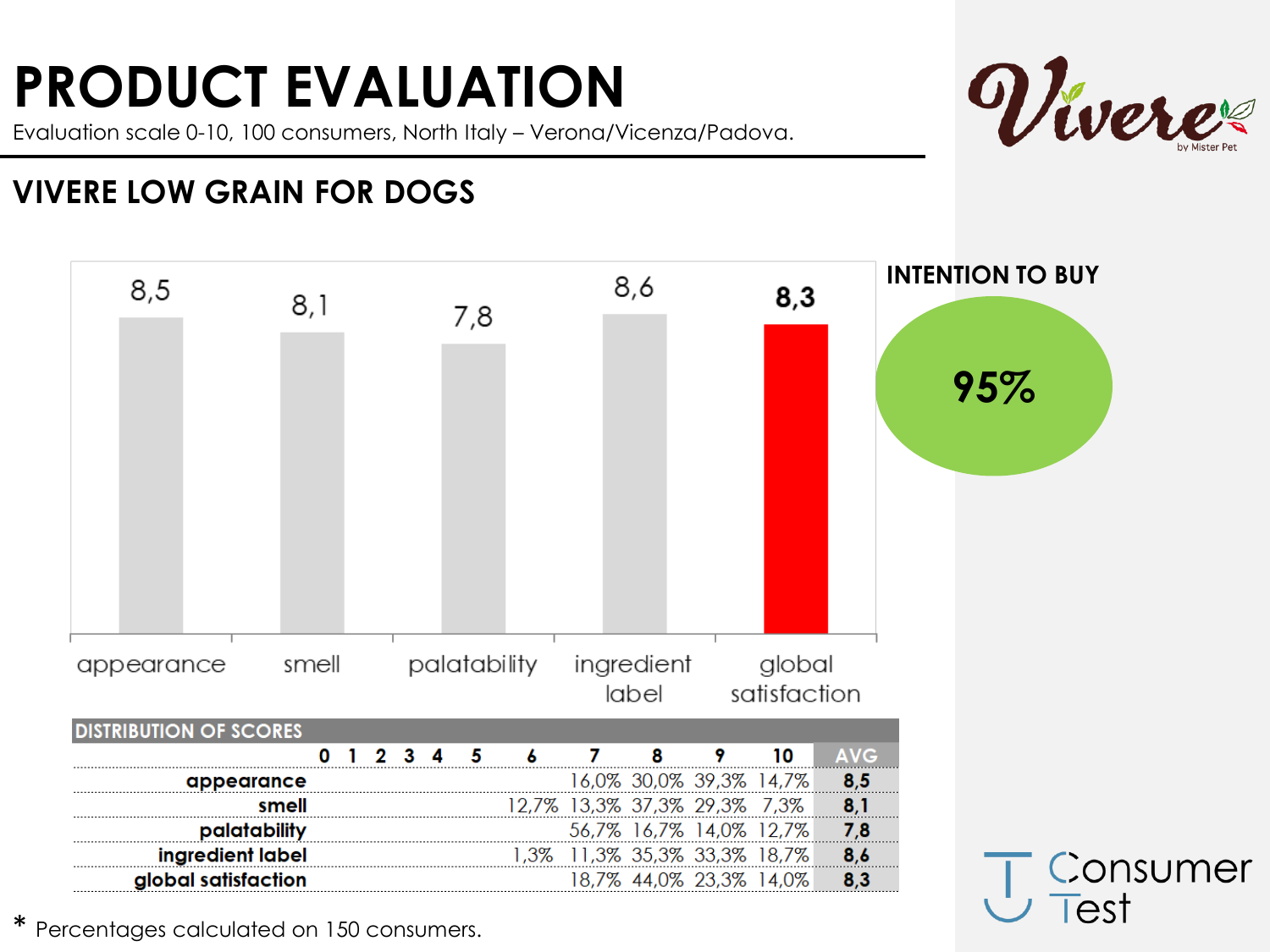#### **PRODUCT EVALUATION**

Evaluation scale 0-10, 50 consumers, North Italy - Milan.



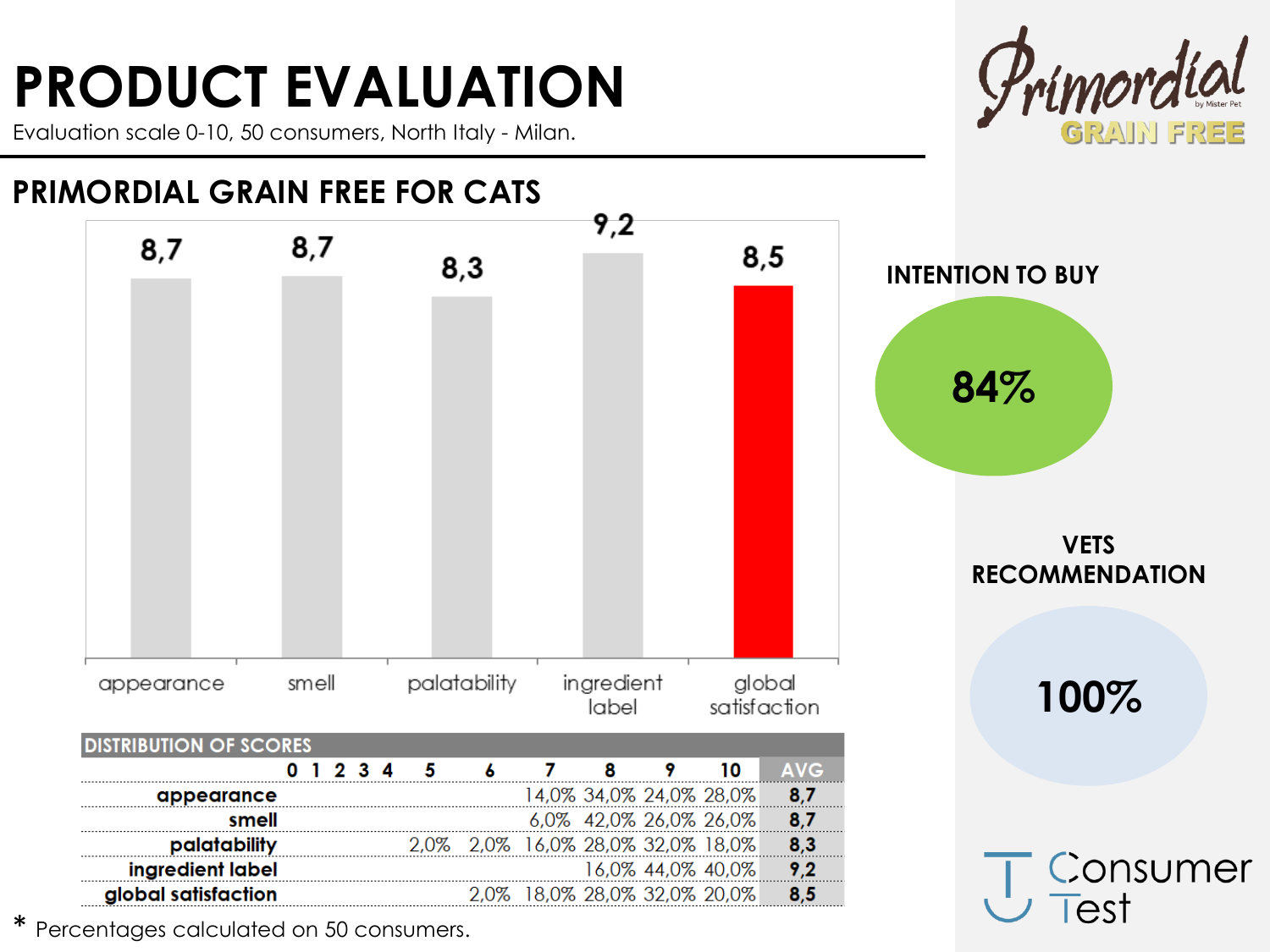### **PREMIO QUALITY AWARD 2022**

Primordial

Primordial

**APPROVATO** 

**DAI VETERINARI** 

REMIATO DA

CONSUMATOR

Since Primordial grain free dry food for dogs and cats and Vivere low grain dry food for dogs have largely satisfied the requisites required by the award (minimum evaluation of 7/10 in terms of overall satisfaction and at least 70% of the sample in favor of purchase), the Mister Pet Company will be able to use for throughout 2022 logo exclusively in its product category (grain free dry food for dogs and cats, low grain for dogs). The logo can be used until February 2023.REMIATO D

**MPLETE AND BALGARIER NUMBER** 

Primordial

were

Vivere

A WA RI

2022

ONSUMATOR



Consumer